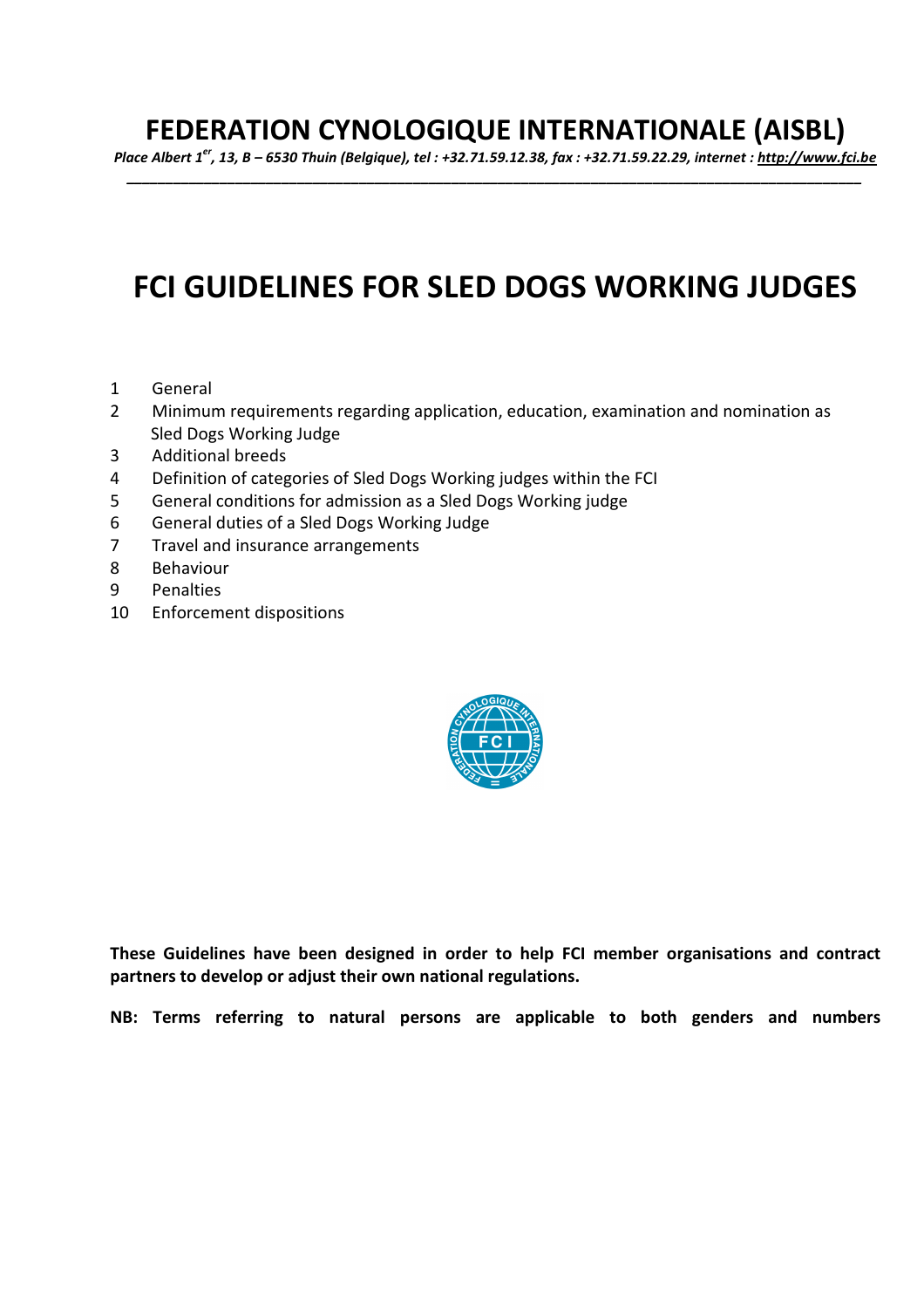## **1. General**

The guidelines set forth in **the paragraphs 1 through 7 must be considered as MINIMUM REQUIREMENTS of the FCI** for any individual to be accepted as a Sled Dog Working Judge by his national canine organization, being member of the FCI (hereafter named "FCI National Organization", shortly "FCI NO"). It is up to each FCI NO to increase and specify the general requirements set by the FCI. However, under no circumstances, may the rules of each country be in conflict with these FCI Guidelines.

## **2. Minimum requirements regarding application, education, examination and nomination as sled dog working judge**

The applications of the candidates wishing to become sled dog working (SDW) judges must be accepted under the official FCI NO's guidelines of the permanent country of legal residence of the applicant. It is the responsibility of each FCI NO to provide adequate courses for its candidates to get the necessary education, to prepare the necessary examinations and to take care of their official approval as SDW judges.

The FCI NO must provide a satisfactory basic judges training programme in order to educate the trainee on the subjects mentioned in paragraph 2. Such training programme must be on offer for the student judges on a regular basis.

The same programme should be attended by the judges wishing to confirm their knowledge after a long absence from judging, maximum five (5) years, as well as for show judges wishing to apply for becoming SDW judges.

Such programme should be attended by the candidates before they are required to take the written examination.

In order to be recognised by the FCI as international SDW judge, the candidate must comply with the following requirements:

- a. Must be of legal age and member of the FCI NO or accredited by the FCI NO.
- b. At the time of application to become a trainee, the applicant must prove that he has previously been a breeder of at least one of the four polar sled dog breeds (Alaskan Malamute (243), Siberian Husky (270), Samoiedskaïa Sabaka (212) and GrØnlandshund (274) with a registered affix and must have dogs registered with the official studbook of his country;

or

 alternatively that he has been involved in sled dog racing or working activity for at least 5 years; or

 alternatively that he has had active and responsible involvement in the canine activities for a minimum period of 5 years;

or alternatively that he has been an active musher with proven results for at least 5 years;

c. Must have been on duty at working or racing trials as secretary at least one time and at official sled dog races as marshal, deputy or official judge at least 2 times over a minimum period of one year in order to become knowledgeable about procedure and regulation matters.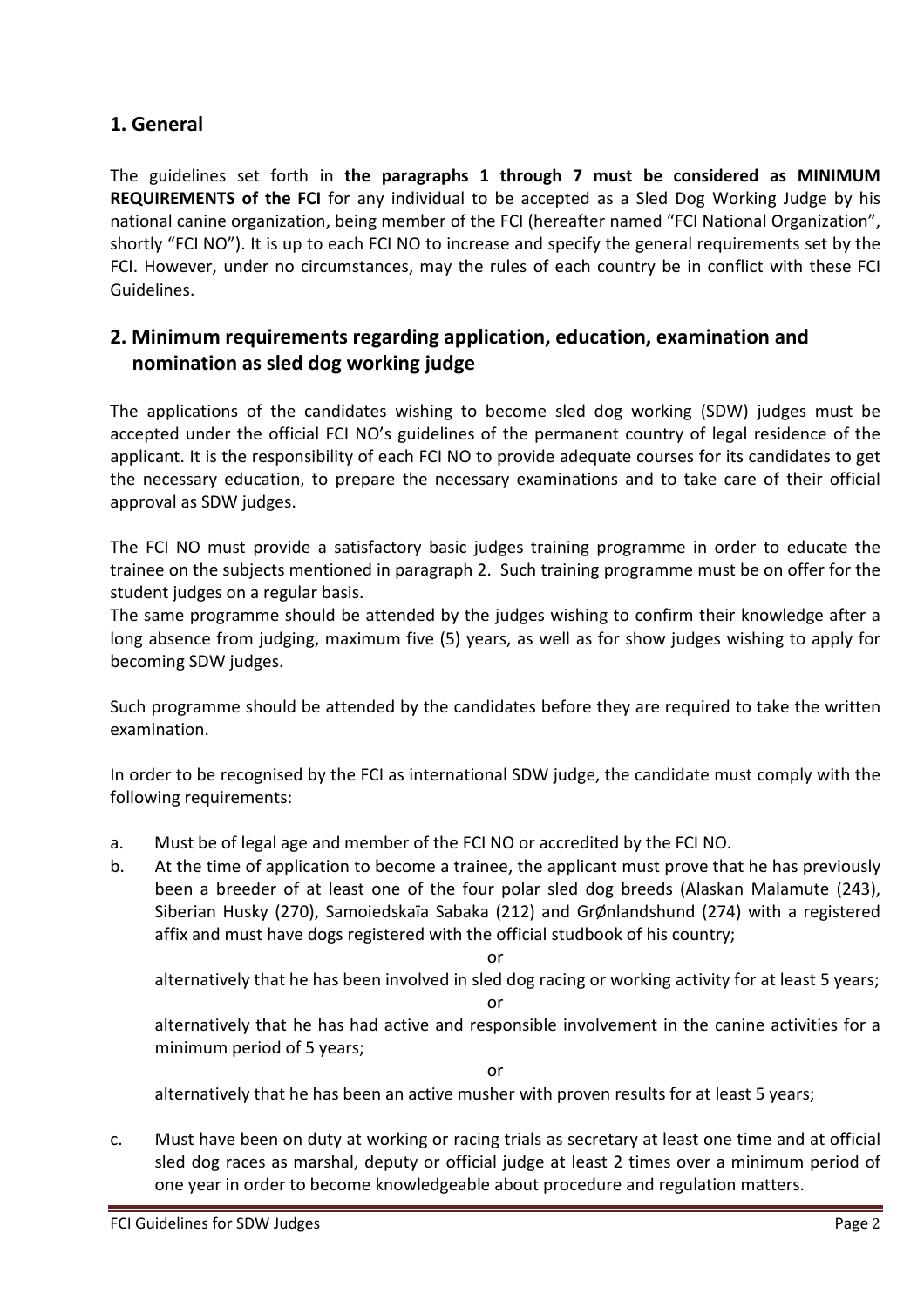- d. The candidate must be examined by the official examination committee nominated by his FCI NO and take a written preliminary examination showing sufficient knowledge on the following subjects:
	- 1. Anatomy, morphology and movement of dogs
	- 2. Genetics, health and character
	- 3. Knowledge of the four breed standard(s) mentioned under b.
	- 4. Behaviour, principles and techniques of judging
	- 5. National sled dog races regulations and other additional national rules (like Working test rules)
	- 6. FCI Guidelines, these FCI rules for SDW judges

The candidate must **"PASS**" the written examination in total.

e. Complete breed knowledge is one important factor in judging and a qualified judge must be thoroughly conversant with the FCI breed standard in order to be able to make decisions based upon knowledge of the breed being judged.

 The practical training must allow the trainee to gain a complete knowledge and understanding of the four polar breeds (see b.), of all regulations, as well as procedure on the races. The practical training consists of the successful completion of an amount of events where the candidate receives education, subject to having passed the written examination. It is the responsibility of the FCI NO to establish a period of time and the amount of practical training.

f. The practical education can be taken under the supervision of FCI recognised and wellexperienced judges. The candidate has to write reports on the trial, working or racing test, he has seen during the education and forward them to the judge who has the responsibility of confirming the aspirant judge's knowledge, and his performance and behaviour to the official committee in charge.

 After successful completion of the practical education, the aspirant has to take a practical test supervised by a representative of the official examination committee. This examination committee has to receive a written statement about the test and its results.

g. Once approved by his FCI NO and included in its SDW judges list, a candidate first has to judge at least three times the tests for which he has been approved in his country of legal residence over a minimum period of 2 years before he is allowed to accept to judge at FCI sled dog events [with CACIT] outside his country of legal residence.

It is the responsibility of each FCI NO as member of the FCI to include in their official list of judges of the FCI only those individuals who have fulfilled the requirements stated above and who are fluent in one of the official languages of the FCI, to keep their list as well as all the information about every judge updated and to forward it to the FCI Office every year.

This list must indicate clearly the tests for which the judge is licensed to give the CACIT, the tests he is licensed to judge (racing, working or both).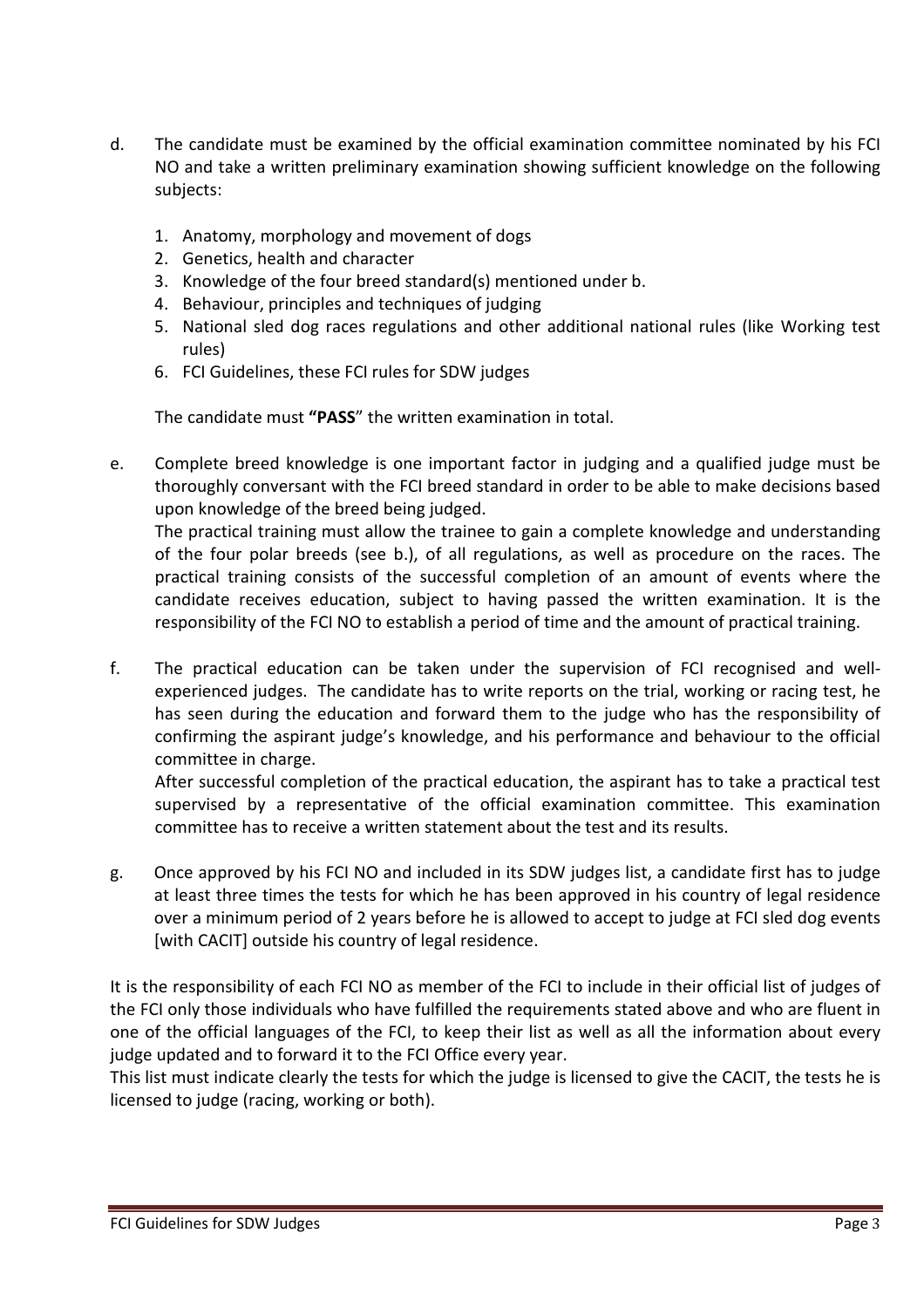## **3. DEFINITION OF CATEGORIES OF SLED DOG WORKING JUDGES WITHIN THE FCI**

A SDW Judge of a FCI NO can be:

- a) FCI SD Racing test Judge
- b) FCI SD Working test Judge
- c) FCI All tests SD National Judge
- d) FCI All tests SD International Judge

The FCI NO can forward to the FCI complete information concerning every judge who is permitted to judge outside his country of legal residence.

- **a)** A FCI SD Racing test Judge is a person who has been approved by his own FCI NO to judge sled dogs racing tests according to national rules.
- **b)** A FCI SD Working test Judge is a person who has been approved by his FCI NO to judge sled dogs working tests according to national rules.

If a new breed is recognised by the FCI as a sled dog breed, a FCI SDW judge is automatically allowed to judge it.

- c) An FCI All tests SDW National Judge is a judge who has been approved by his FCI NO to judge all kinds of SD tests (Racing and Working tests) at national level. This judge is approved to judge all CACIT Sled Dog Events only in his own country. The FCI All tests SDW national judge is allowed to officiate outside his own country only for the Racing or Working tests for which he is approved by his FCI NO. The information about approval and nomination as a FCI All tests SD National judge has to be sent to the FCI.
- **d)** An FCI All Tests SD International Judge is a judge who has been approved by his FCI NO to judge all kind of SD tests (Racing and Working tests). Only these judges are approved to officiate at CACIT Sled Dog Events around the world for the four FCI recognized breeds.

 If a new breed is recognised by the FCI as sled dog breed, an FCI All Tests SD international judge is automatically allowed to judge it.

 However these judges can be made eligible as FCI All Tests SD international judges only five years after their qualification in their country of legal residence. The FCI NO has to consider that a judge can only be a FCI All Tests SD international judge when he has been educated and approved for different kinds of tests existing in the country. The information about approval and nomination as an FCI All Tests SD International judge can be sent to the FCI office.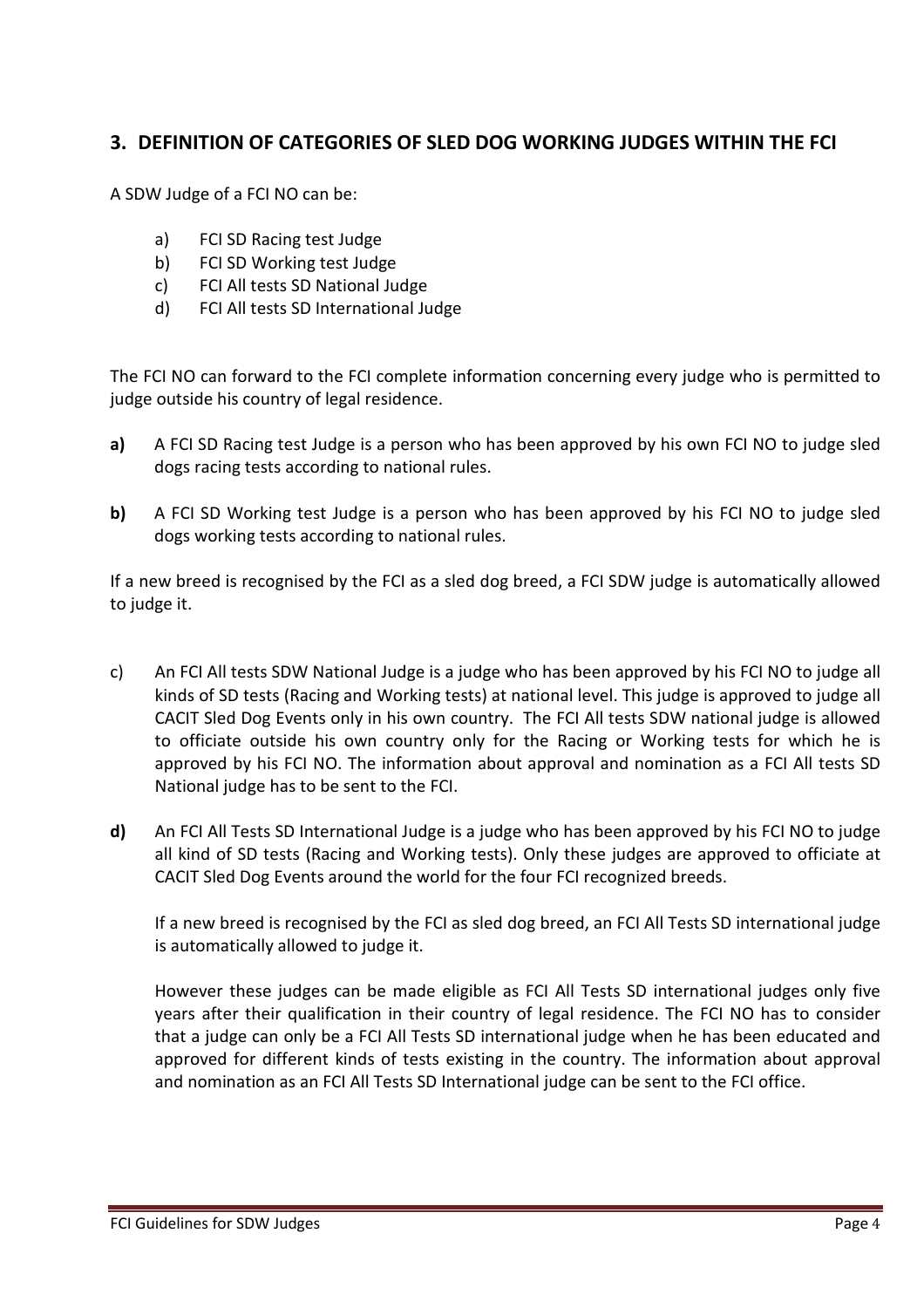## **4. General conditions for admission as a SDW Judge**

Only those judges who are included in the list of SDW judges of any FCI-NO in accordance with previous conditions are allowed to award a CACIT.

- Judges who have been approved by their FCI NO but have not been judging for a period of 5 years or longer, must take a new practical test before being allowed to judge again. The FCI NO, before granting a new authorization to judge, must verify the capacity of the applicant to judge the test or tests, he had previously been authorized to judge.
- Judges emigrating to a country whose national canine organization (hereafter named "NO") is not an FCI member or contract partner can, on application to the FCI, remain admitted for the tests for which they had been licensed in an FCI NO, provided that no disciplinary action is or has been taken against them, that the inviting organizer is informed about it and that the FCI agrees to it accordingly. The FCI Office keeps a corresponding list and issues the authorizations to judge. The FCI has jurisdiction over these judges.
- Judges emigrating from one country whose NO is member of the FCI to another one remain admitted and should be approved by the FCI NO of the new country for the tests they had been licensed by their former FCI NO, provided that no disciplinary action is or has been taken against them. An application must be sent by these judges to the FCI NO of the new country within a maximum period of 3 years after changing legal residence. This FCI NO will then be responsible for these judges.

## **5. GENERAL DUTIES OF A SDW JUDGE**

At events in countries whose NO is a member of the FCI, sled dog working judges must always follow the valid FCI standards of the four polar breeds (see 2.b.) they are judging. They may not interpret any standard in such a manner to be in conflict with the functional health of a dog.

When judging, any SDW judge has to obey strictly to the FCI SDW Judges Guidelines and all other rules of FCI.

The judges have to prepare for each event by studying the standards and all other important sled dog Racing or Working test regulations.

Judges must always be thorough and careful in their work, obey the conventional rules of ethics and respect their judges' colleagues and the participants*.*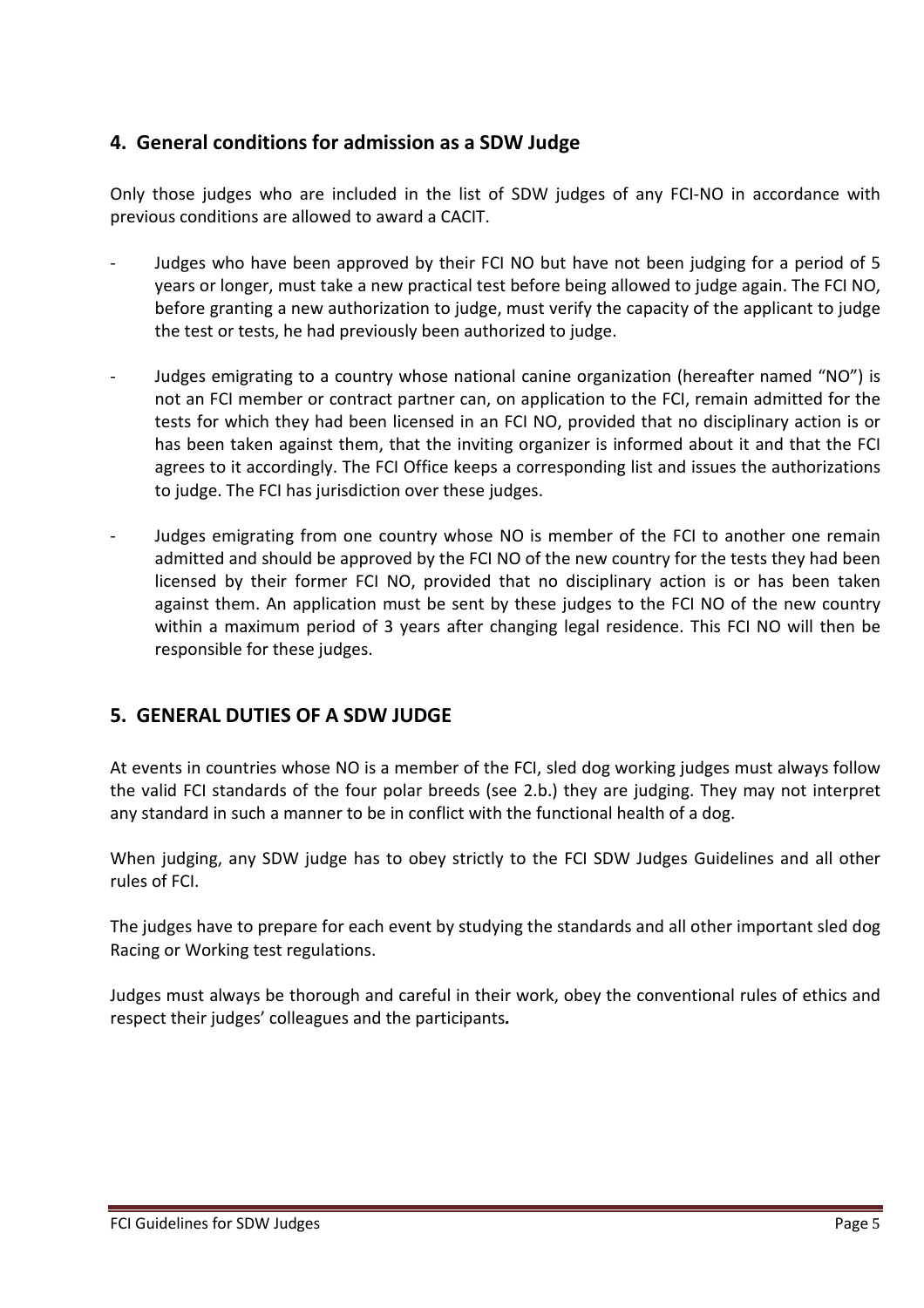## **6. TRAVEL AND INSURANCE ARRANGMENTS**

#### **a. Travel arrangements**

Judges are free to make private arrangements with race or working test organizations, which may differ from those stated *in the Appendix to the Sled Dog Events Regulations and Sled Dog Working*  Judges Guidelines of the Fédération Cynologique Internationale. However, when such personal arrangements have not been made, they should expect to be provided with the benefits *stated in the appendix.*

It is advisable that financial arrangements should be laid out in advance in the form of a contract or written agreement between the judge and the Sled Dog Working organization and have to be honoured by both parties

#### **b. Insurance**

The judge should sign up an insurance contract (flight cancellation, accidents, etc) whenever he is invited to judge abroad. Considering the high number of different possibilities offered in the member countries, the judges is recommended to act as follows:

- The judge who frequently officiates abroad should sign up this insurance contract for the whole year;
- The judge who seldom judges abroad should sign up this insurance contract on an event-perevent basis.

#### **7. BEHAVIOUR**

#### **1. General**

Every Sled Dog Working judge of any FCI member organization accomplishes an important duty in the international sled dog society. His behaviour should therefore be reliable and beyond reproach whether officiating or in his private life.

Consequently:

- A judge should never be late for his judging appointments or leave the race or working test ground before he has completely fulfilled the duties that were assigned to him.
- A judge should not criticise the work of another judge.
- Under no circumstances can a judge solicit appointments to judge.
- At the stake-out or finish area a judge must behave properly and examine all dogs indiscriminately. He should be soberly and properly dressed, in accordance with the duty to be fulfilled, and should always be correct and urbane.
- A judge cannot smoke while officiating.
- A judge cannot drink alcohol on the area.
- A judge cannot use a mobile phone for private calls while judging.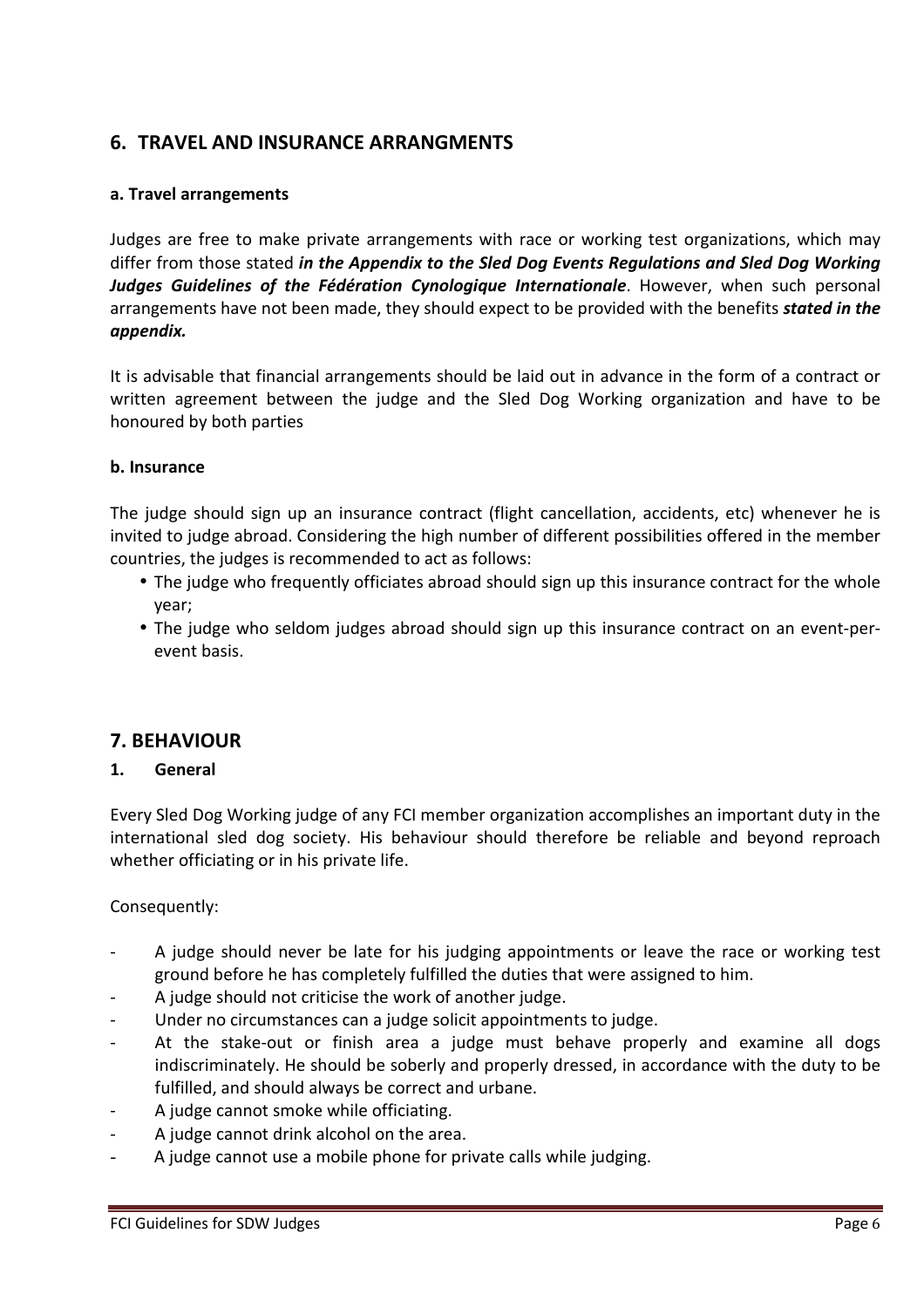- A judge is not allowed to travel to the events where he is judging with those participating under him at those events.
- Under no circumstances should a judge socialise or stay with those who will be participating under him. A judge may do so only AFTER his judging appointment is completed.

#### **2. Accepting Assignments**

- a. An FCI Sled Dog Working Judge can only judge at FCI sled dog races or sled dog working tests organized by FCI NO or FCI contract partners.
- b. Upon receiving an invitation to judge in a country outside his country of legal residence, a judge has to make all necessary inquiries to ascertain that the race or working test organization comes under the jurisdiction of the FCI or is organized by an organization recognised by FCI.
- c. If the race or working test is organized by a club, the judge must verify that this club is officially recognised by the FCI NO or FCI contract partner of the country where the event is being held.
- d. When judging outside his country of legal residence, a judge must be fluent in at least one of the four languages of the FCI (English, French, German or Spanish). In case a judge is unable to fulfil this requirement, he is responsible for providing his own interpreter.
- e. All the judges, including those from countries that are not members of the FCI, must under all circumstances know the FCI breed standards as well as race or working tests rules when they are officiating at FCI sanctioned events.
- f. Judges from countries that are not members of the FCI and judges from FCI associate member countries are only licensed to judge the breeds recognised by their national canine organizations when officiating at FCI international SD Racing or Working tests.
- g. It is absolutely forbidden for a judge to charge a double reimbursement for any expenses related to a judging assignment. If a judge is found to have claimed a double reimbursement, he will be punished by his FCI NO.

#### **3. Permissions for judges**

FCI SDW judges must have a written permission, issued by their respective canine organization in order to judge at FCI SD tests. Only judges who are authorized by their national organization to judge these tests (racing or working) are allowed to judge dogs. While on assignment, they are obliged to judge in accordance with the FCI breed standard and test rules that are currently valid.

FCI Sled Dog Working international judges from federate FCI NO are allowed to judge, without any authorization from their national canine organization any competition.

FCI Sled Dog Working international judges are allowed to judge any breed recognized only at national level as sled dogs, providing that the breed standard is made available to them in due time by the racing or working test organizer.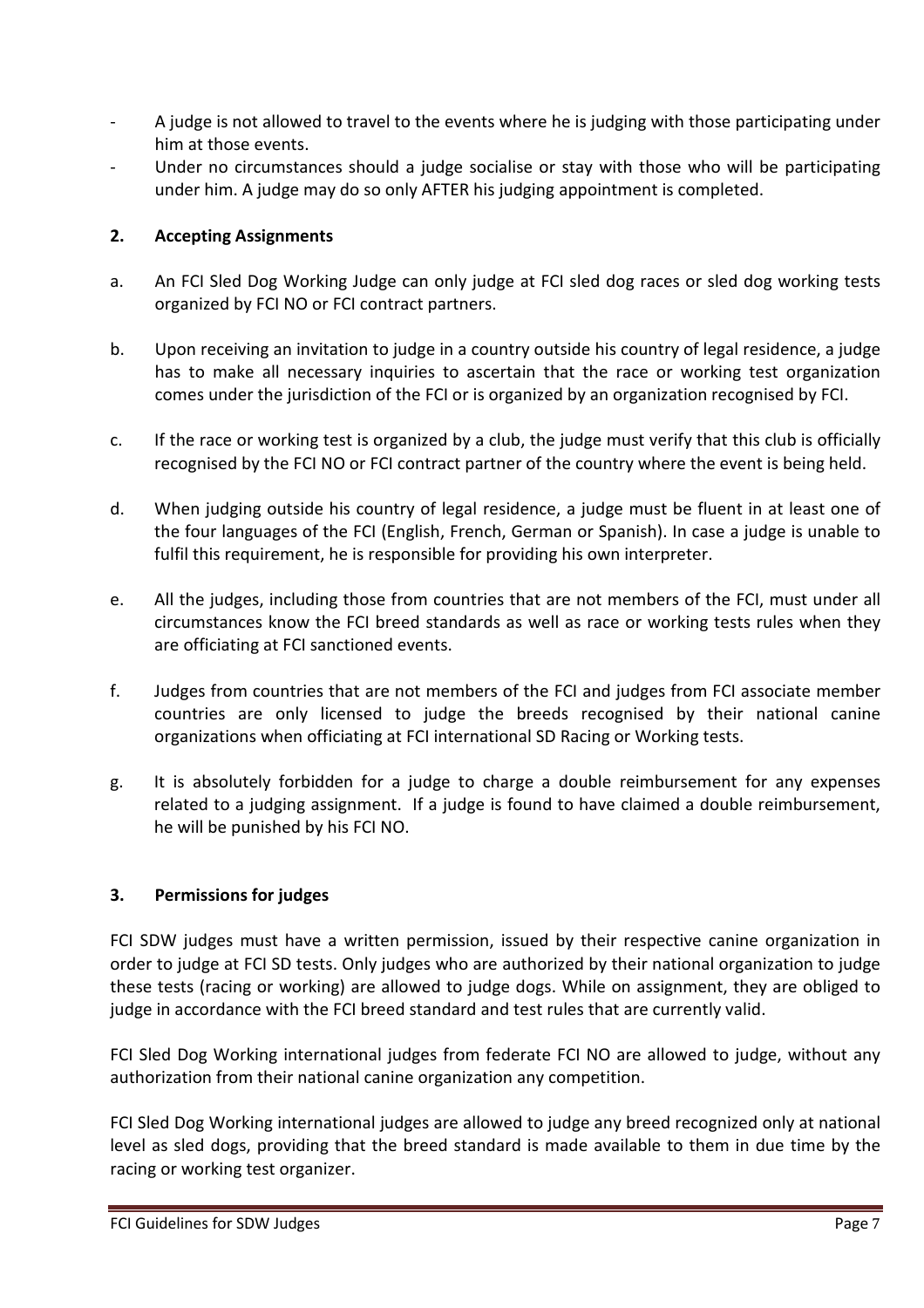At all international FCI SD Racing or Working tests, at least 2/3 of the invited judges on the panel have to be FCI judges approved by a FCI NO.

## **8. PENALTIES**

- 1. Any judge violating, in any way, the FCI Sled Dog Events Regulations and/or the national ones as well as the FCI guidelines for SDW judges falls under the jurisdiction of his FCI NO, which has to penalize the judge in question if the violation has been proven. The FCI NOs are obliged to pass a rule which enforces them to penalize any misconduct or any violation from their judges.
- 2. It must be guaranteed that the judge in question shall be heard, either verbally or in writing. The judge must be given the right to appeal against the decision. No person having been involved in imposing the penalty may be a member of the authority where the appeal is made.
- 3. The FCI NO should foresee the following penalty options:
	- a) Settle the case without penalization.
	- b) Issue a warning with or without threatening to ban the judge from judging.
	- c) Banning the person to judge for a certain period of time.
	- d) Cancellation as a judge.
	- e) Refusal or withdrawal of the permission(s) to judge abroad.
- 4. After becoming legally effective, the FCI has to be informed about the decision by its FCI NO.

#### **9. ENFORCEMENT DISPOSITIONS**

The Executive Committee of the FCI, especially when parts of these guidelines become invalid, may, on its own final decision, take action on changing parts of these guidelines in order to ensure the validity of any international event held under FCI rules and to enforce the application of these guidelines.

The invalidity of one part or parts of these guidelines does not force the whole guidelines to become invalid.

#### **The English text is the authentic one.**

**These guidelines have been approved by the FCI General Committee in Brussels on November 9 2011.**